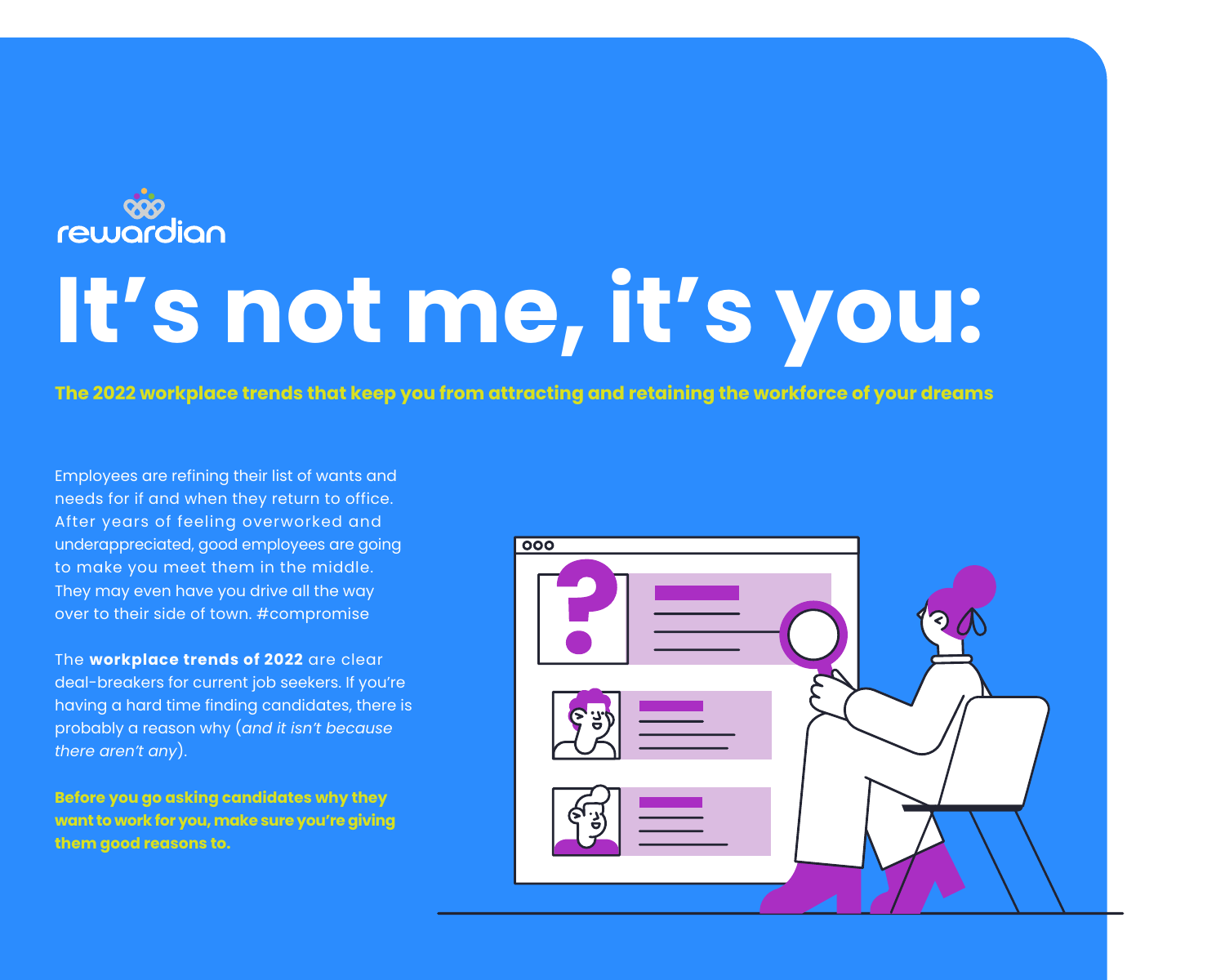## **Trend 1 | Purpose**

*Your values are misaligned.*

If you had a hard time staying afloat during the widely predicted 2020 social, political, and economic high tide, there may be someone else to blame for the shipwreck, other than just Miss. Corona. The past two years have proven difficult, but in the face of adversity, companies with solid foundations, intentional goals, and transparent values have risen to the challenge.

A well-organized plan makes it easier to maneuver through hardships. Employee's jobs and sanity are both saved in the process.

People want to do meaningful work. They are hyper-aware of "salesy" pitches and disingenuous offers. Finding purpose means creating an authentic environment for you and your employees.

Purpose varies from one organization to another. Whether you're defining or refining, finding the underlying "why" within your organization can be overwhelming. We can help manage complicated, purpose-driven projects. Our customizable platform is an easy place to track goals and create a culture motivated by your company values. Defining and implementing purpose cultivates trust in and outside of the company.

### **Employees are seeking companies with values that match thier own.**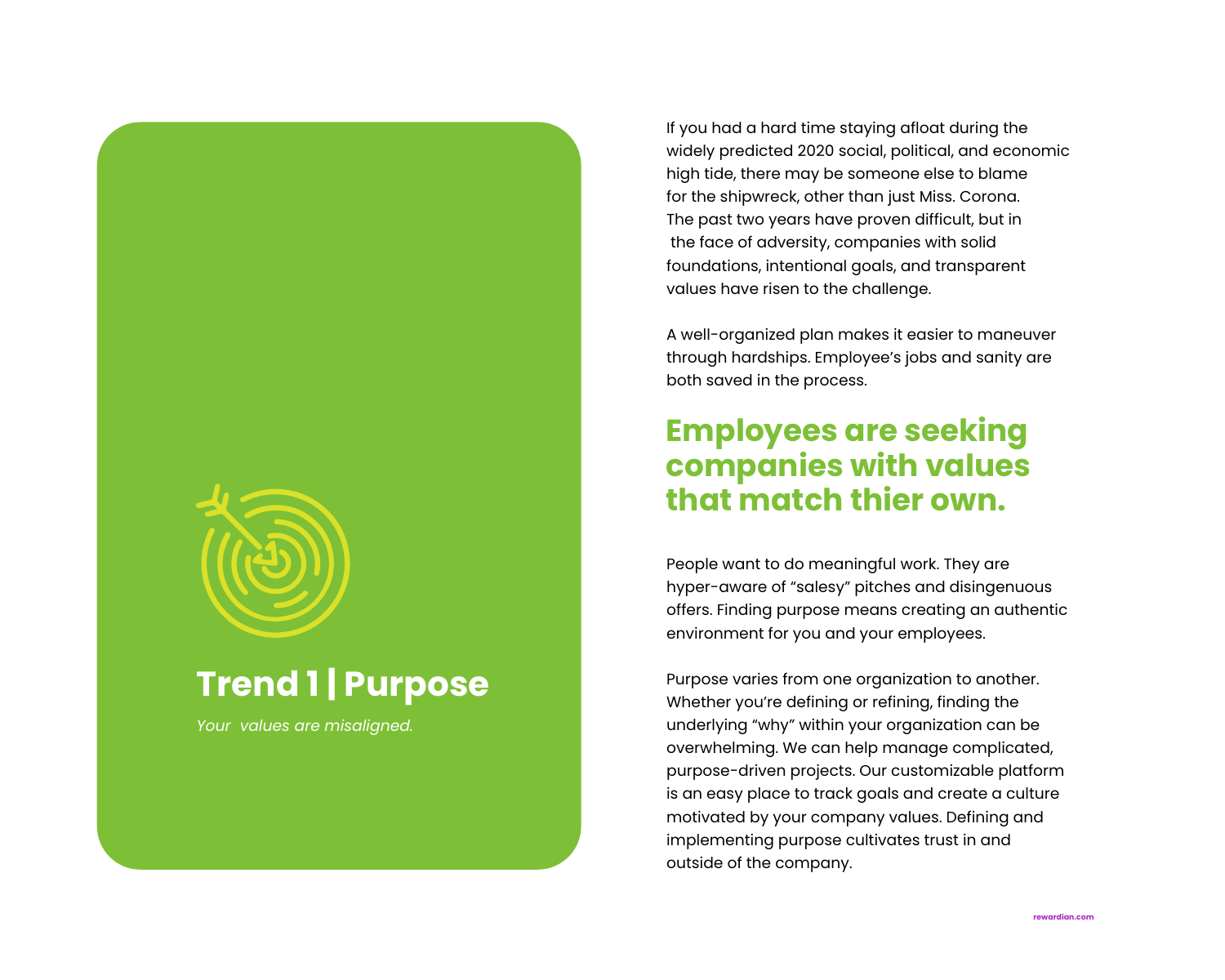# **Trend 2 | Power Skills**

*You're waiting for someone more "qualified".*

This is the third time this week that his coworker needs help downloading "something called a PDF." And, for the third time this week, he will politely walk through step-by-step instructions that he will be asked to repeat twice over before the end of the work day.

Employees that remain empathetic towards others, solve persistent challenges, and remain patient during the process are getting and keeping high-earning jobs, even without a specialized degree. These are called power skills.



Continuing higher education is not always a realistic goal for people entering the workforce. However, there are other ways and means to develop essential skills that are not easily taught in a classroom. While an ideal candidate has a balance of both hard and power (soft) skills, it's pretty easy to upskill employees that have a willingness to learn. You can show anyone how to do a hard job, but it's more difficult to demonstrate abstract concepts, such as, common sense, and apply them to people's work ethic.

Consider accepting applicants with fewer bullet points in the education section. Compose your interview questions around problem solving and other applicable power skills.

### **Get excited about training good employees so that they become great ones.**

Use our platform to track employee milestones, promotions, or other on-site skills that keep turnover rates down and your company morale high. These skills are crucial to running a successful business of any kind.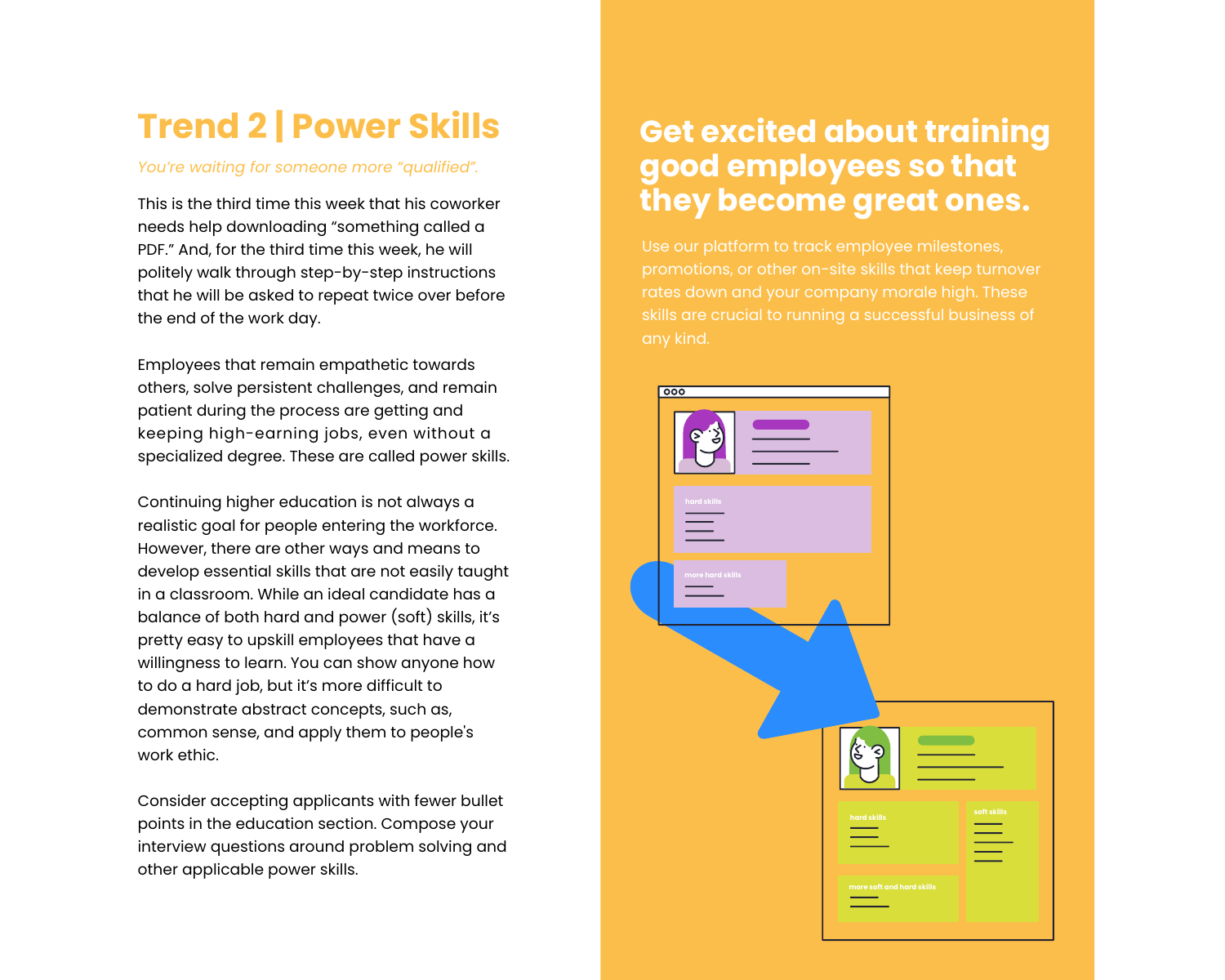**rewardian.com**

Some solutions are more obvious than others. If you want a quality performance, you're going to have to pay a premium price. However, not everyone's needs are met with a bonus check. Rewardian is consistently developing and improving our software to encompass more data around employee wellness. We are able to track employee engagement to better understand what motivates employees and their behaviors. Customized benefit packages can improve an employee's quality of life, work, and wellness without an increase in salary.

Offers like remote working access, childcare stipends, and gym memberships are all examples of benefits that create a happier, healthier employee. Since not everyone needs childcare or a gym membership, consider creating customized plans, catered to individual employees.

While you may not be able to appease or impress everyone, the social and emotional benefits of providing specialized care adds substantial and unique value to you, your employees, and your brand.



# **Trend 3 | Employee well-being**

*You have low standards.*

Over two years later and the whole corporate world is still picking up the pieces of their rose-colored glasses, smashed and shattered by the effects of the 2020 coronavirus pandemic.

Seeing through pretty, pink lenses never stopped complaints, but they made turning a blind eye to the unresolved issues in the workplace a bit easier. No one had time to find a new job, nor the financial security to resign until they did. However, when lockdown transformed swivel chairs into couch cushions, many people were forced to re-evaluate decisions regarding their future and career.

**While they may have accepted the bare minimum before, employees are now raising the bar when it comes to salary, benefit packages, and their overall wellness.**